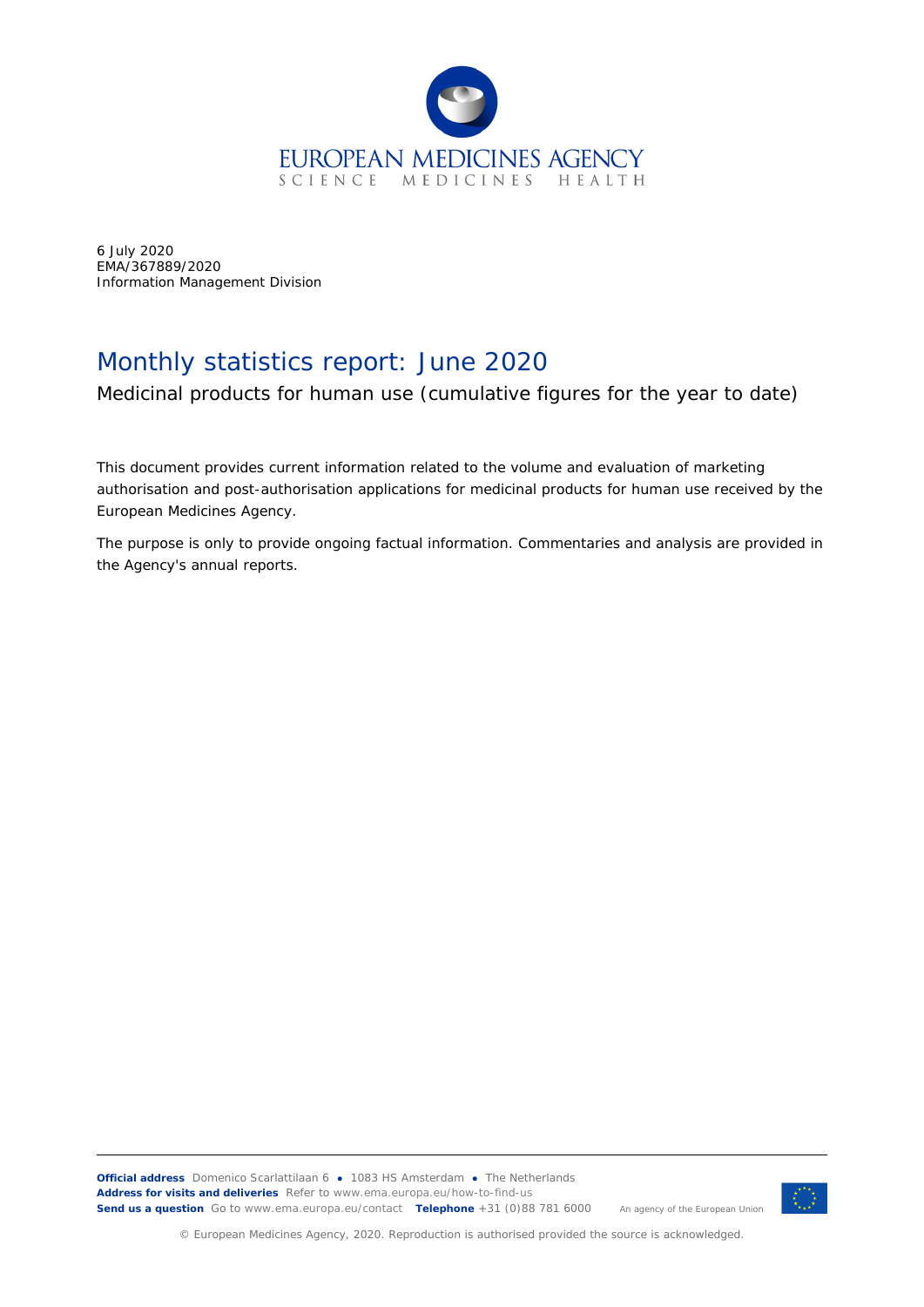|                                                                            | 2017           |           | 2018           |                | 2019     |                                                     | 2020 <sup>†</sup> |                |
|----------------------------------------------------------------------------|----------------|-----------|----------------|----------------|----------|-----------------------------------------------------|-------------------|----------------|
|                                                                            | <b>Started</b> | Finalised |                |                |          | Started   Finalised   Started   Finalised   Started |                   | Finalised      |
| Non-orphan medicinal<br>products                                           |                |           |                |                |          |                                                     |                   |                |
| New products                                                               | 32             | 33        | 31             | 34             | 33       | 31                                                  | 27                | 20             |
| Advanced-therapy medicinal<br>products                                     | $\Omega$       | 1         | 1              | $\Omega$       | $\Omega$ | $\Omega$                                            | $\Omega$          | $\Omega$       |
| Paediatric-use (PUMA) products                                             | $\overline{2}$ | 1         | $\Omega$       | $\overline{2}$ | $\Omega$ | $\overline{O}$                                      | 1                 | $\Omega$       |
| Well-established use, abridged,<br>hybrid and informed consent<br>products | 5              | 6         | 5              | 6              | 12       | 8                                                   | 8                 | 5              |
| Generic products                                                           | 10             | 22        | 18             | 9              | 17       | 15                                                  | 5                 | $\overline{7}$ |
| Similar biological products                                                | 17             | 14        | 9              | 15             | 13       | 5                                                   | $\overline{7}$    | 7              |
| Sub-total product applications                                             | 66             | 77        | 64             | 66             | 75       | 59                                                  | 48                | 39             |
| Orphan medicinal products <sup>6</sup>                                     |                |           |                |                |          |                                                     |                   |                |
| New products                                                               | 19             | 20        | 17             | 20             | 27       | 11                                                  | 13                | 10             |
| Advanced-therapy medicinal<br>products                                     | 4              | 1         | $\overline{2}$ | 3              | 1        | 1                                                   | $\overline{4}$    | 1              |
| Total product applications                                                 | 89             | 98        | 83             | 89             | 103      | 71                                                  | 65                | 50             |

## **Table 1.** Pre-authorisation: Marketing-authorisation applications\*

\* Finalised applications exclude applications withdrawn prior to opinion.

 $\dagger$  Figures for the current year are cumulative, year to date. Figures for preceding years are totals for the year.

◊ These figures reflect the orphan status of the medicinal products at the time of the CHMP opinion. EMA's Committee for Orphan Medicinal Products (COMP) then assesses whether the orphan designation should be maintained.



## **Marketing authorisation application evaluations started by type of application**

 $<sup>†</sup>$  Figures for the current year are cumulative, year to date. Figures for preceding years are totals for the year.</sup>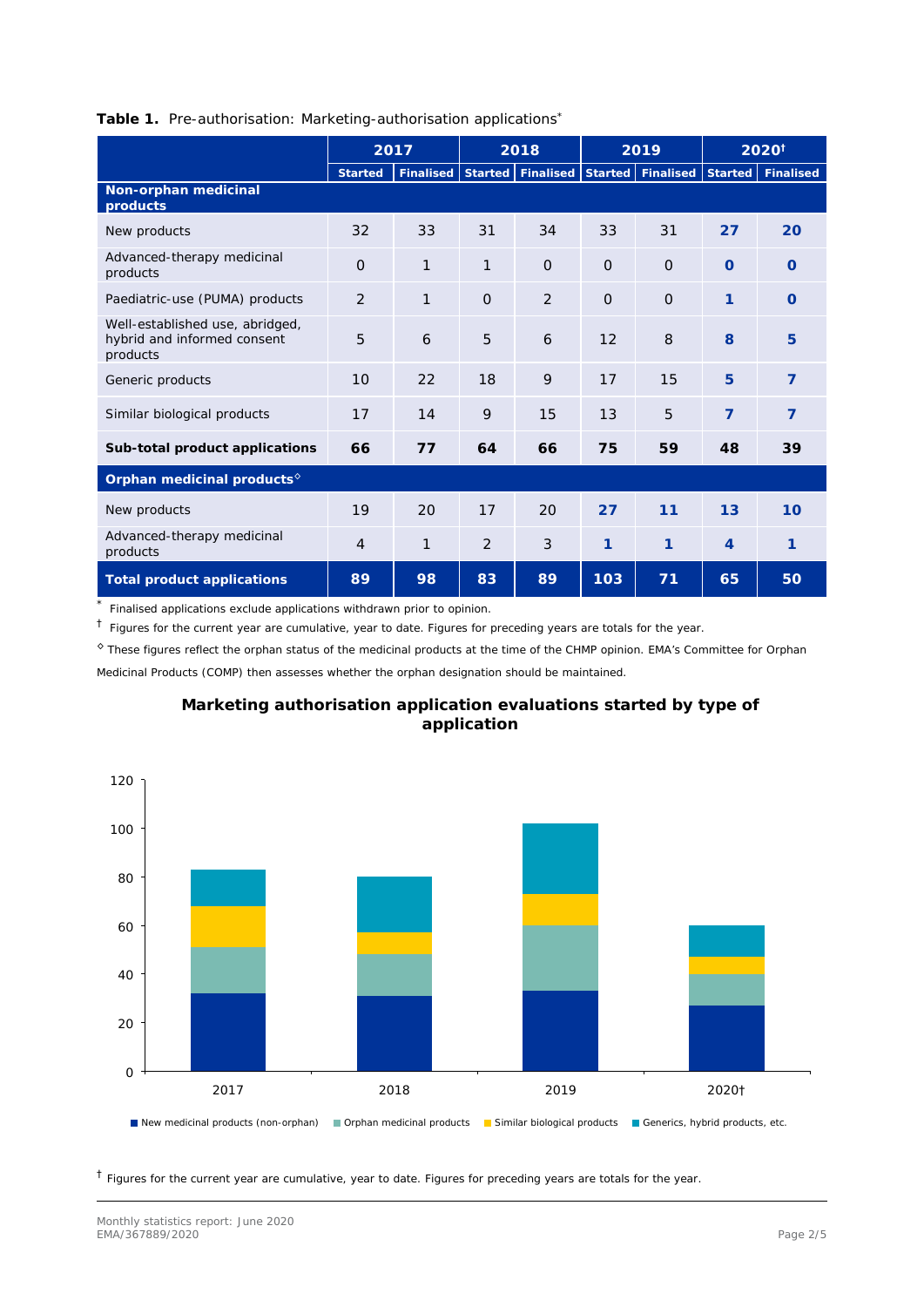| Table 2. Pre-authorisation: Outcome of the evaluation of marketing authorisation applications* |  |  |  |
|------------------------------------------------------------------------------------------------|--|--|--|
|                                                                                                |  |  |  |
|                                                                                                |  |  |  |

|                                                                    | 2017 | 2018           | 2017           | $2020^{\dagger}$ |
|--------------------------------------------------------------------|------|----------------|----------------|------------------|
| Positive opinions                                                  | 92   | 83             | 65             | 49               |
| Opinions recommending conditional<br>**<br>marketing authorisation | 3    | 1              | 8              | 6                |
| Opinions under exceptional<br>**<br>circumstances                  | 2    | 3              |                | $\overline{2}$   |
| Negative opinions                                                  | 6    | 6              | 6              |                  |
| Opinions after accelerated assessment**                            | 7    | $\overline{4}$ | 3              | $\overline{4}$   |
| Applications withdrawn prior to opinion                            | 14   | 10             | 12             | 9                |
| Re-examinations requested                                          | 5    | 5              | $\overline{4}$ | Ω                |
| Re-examination - Positive opinions                                 | 0    |                |                |                  |

Applicants can request a re-examination. The first four rows present the outcome of the evaluation before a re-examination (or a re-consideration). The final row shows the number of changes from a negative to a positive opinion following a re-examination or a re-consideration.

\*\* Included in the figures for positive opinions.

 $<sup>†</sup>$  Figures for the current year are cumulative, year to date. Figures for preceding years are totals for the year.</sup>





 $<sup>†</sup>$  Figures for the current year are cumulative, year to date. Figures for preceding years are totals for the year.</sup>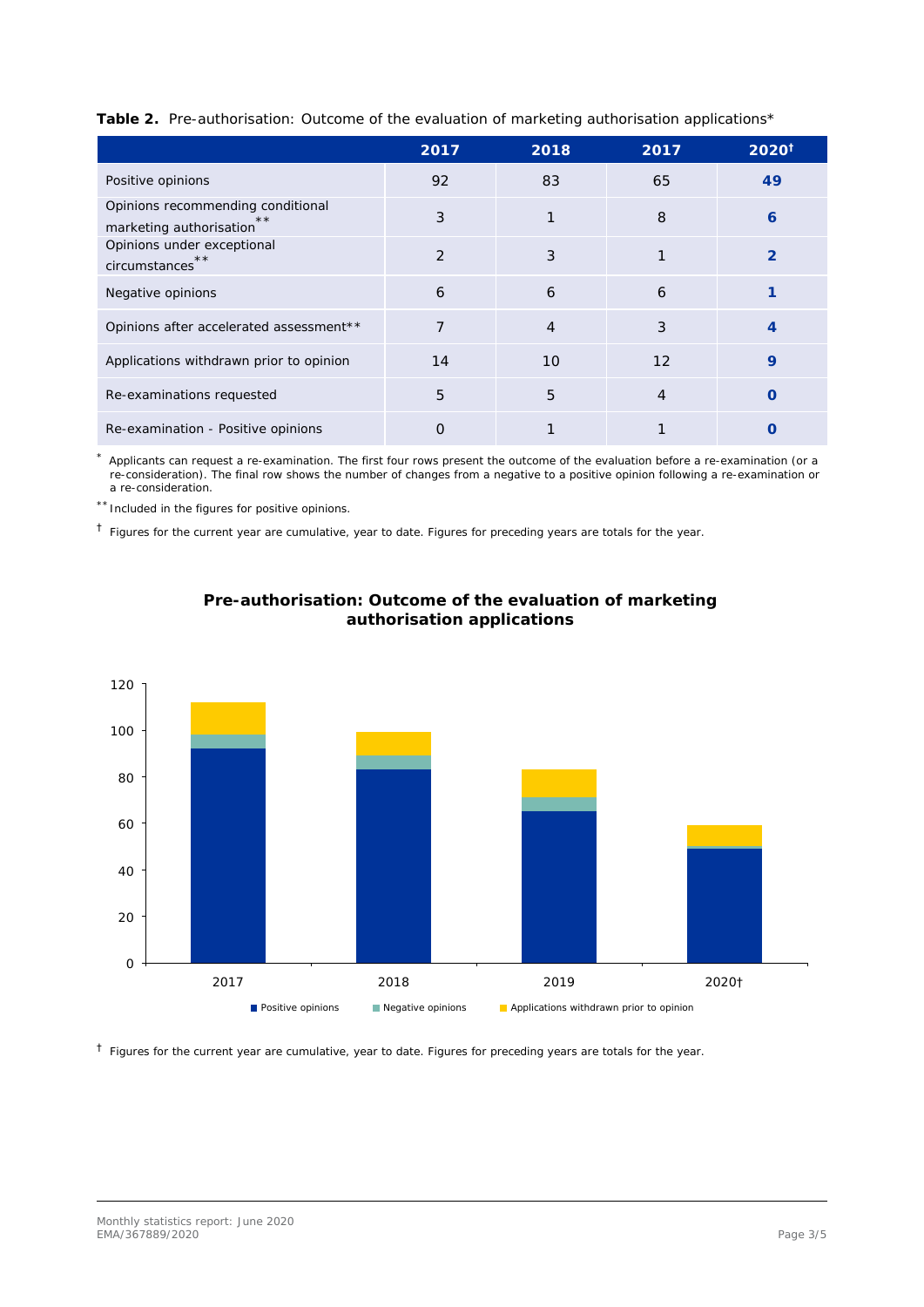## **Table 3.** Scientific services

|                                                                                                    | 2017          |                             | 2018     |          | 2019     |                     | $2020^{\dagger}$ |                   |  |
|----------------------------------------------------------------------------------------------------|---------------|-----------------------------|----------|----------|----------|---------------------|------------------|-------------------|--|
|                                                                                                    | Started       | Finalised Started Finalised |          |          |          | Started   Finalised |                  | Started Finalised |  |
| Compassionate-use opinions                                                                         | $\Omega$      | $\Omega$                    | $\Omega$ | $\Omega$ | $\Omega$ | $\Omega$            |                  |                   |  |
| Art. 58 (WHO) scientific opinions                                                                  |               | $\Omega$                    |          |          | $\Omega$ | $\Omega$            | $\Omega$         |                   |  |
| Opinions on ancillary medicinal<br>substances in medical devices*                                  | $\mathcal{D}$ |                             | $\Omega$ | 1        | $\Omega$ | $\Omega$            | $\Omega$         |                   |  |
| Plasma master file<br>(includes initial certification, variations)<br>and annual re-certification) | 22            | 24                          | 19       | 18       | 17       | 21                  | 10               | 14                |  |

\* Consultation in accordance with Council Directive 93/42/EEC concerning medical devices as amended by Directive 2000/70/EC as regards medical devices incorporating stable derivates of human blood or plasma and Directive 2001/14/EC.

† Figures for the current year are cumulative, year to date. Figures for preceding years are totals for the year.